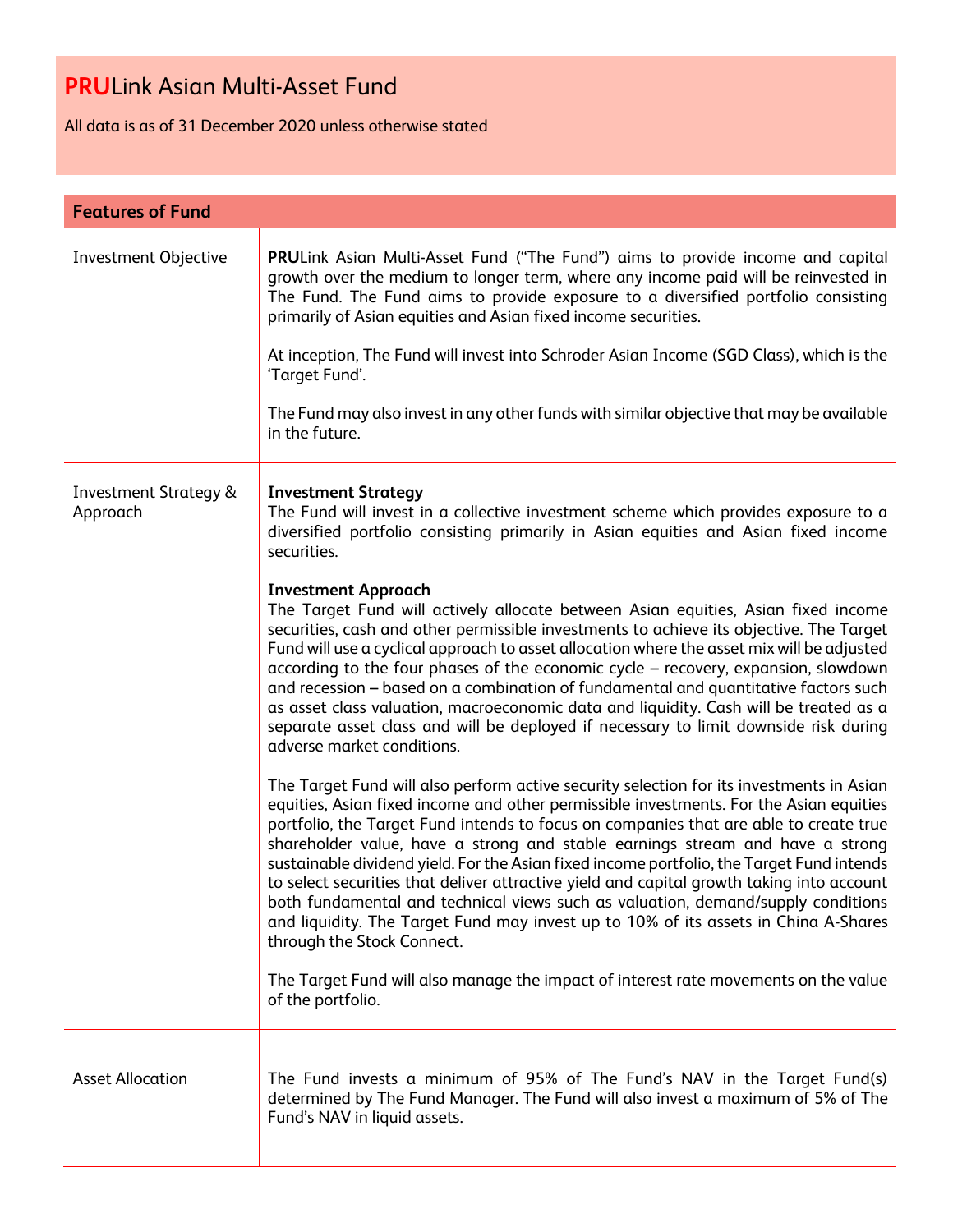All data is as of 31 December 2020 unless otherwise stated

| Performance Benchmark | 50% MSCI AC Asia Pacific ex Japan Net + 50% JP Morgan Asia Credit Index (SGD<br>Hedged)                                            |  |  |  |  |  |
|-----------------------|------------------------------------------------------------------------------------------------------------------------------------|--|--|--|--|--|
|                       | kindly<br>information on benchmark<br>For<br>refer<br>www.msci.com<br>to<br>more<br>and<br>www.jpmorganindices.com/indices/listing |  |  |  |  |  |
| <b>Fund Manager</b>   | Prudential Assurance Malaysia Berhad (107655-U)                                                                                    |  |  |  |  |  |

| <b>Fees &amp; Charges</b> |                                                                                                                                                                                                                                                                                                                                                                                                                                                                                                                 |
|---------------------------|-----------------------------------------------------------------------------------------------------------------------------------------------------------------------------------------------------------------------------------------------------------------------------------------------------------------------------------------------------------------------------------------------------------------------------------------------------------------------------------------------------------------|
| Fund Management Charge    | Up to 1.50%* p.a.<br>* The actual investment charge charged for PRULink Asian Multi-Asset Fund will<br>depend on the asset allocation of The Fund, which will range from 1.00% for<br>allocation fixed income securities, to 1.50% for allocation to other assets. The actual<br>investment charge will be determined on a monthly basis and will be revised<br>whenever the proportion of fund allocated to fixed income securities shift by more<br>than 10% since the investment charge was last determined. |
| Other Charge, if any      | Nil                                                                                                                                                                                                                                                                                                                                                                                                                                                                                                             |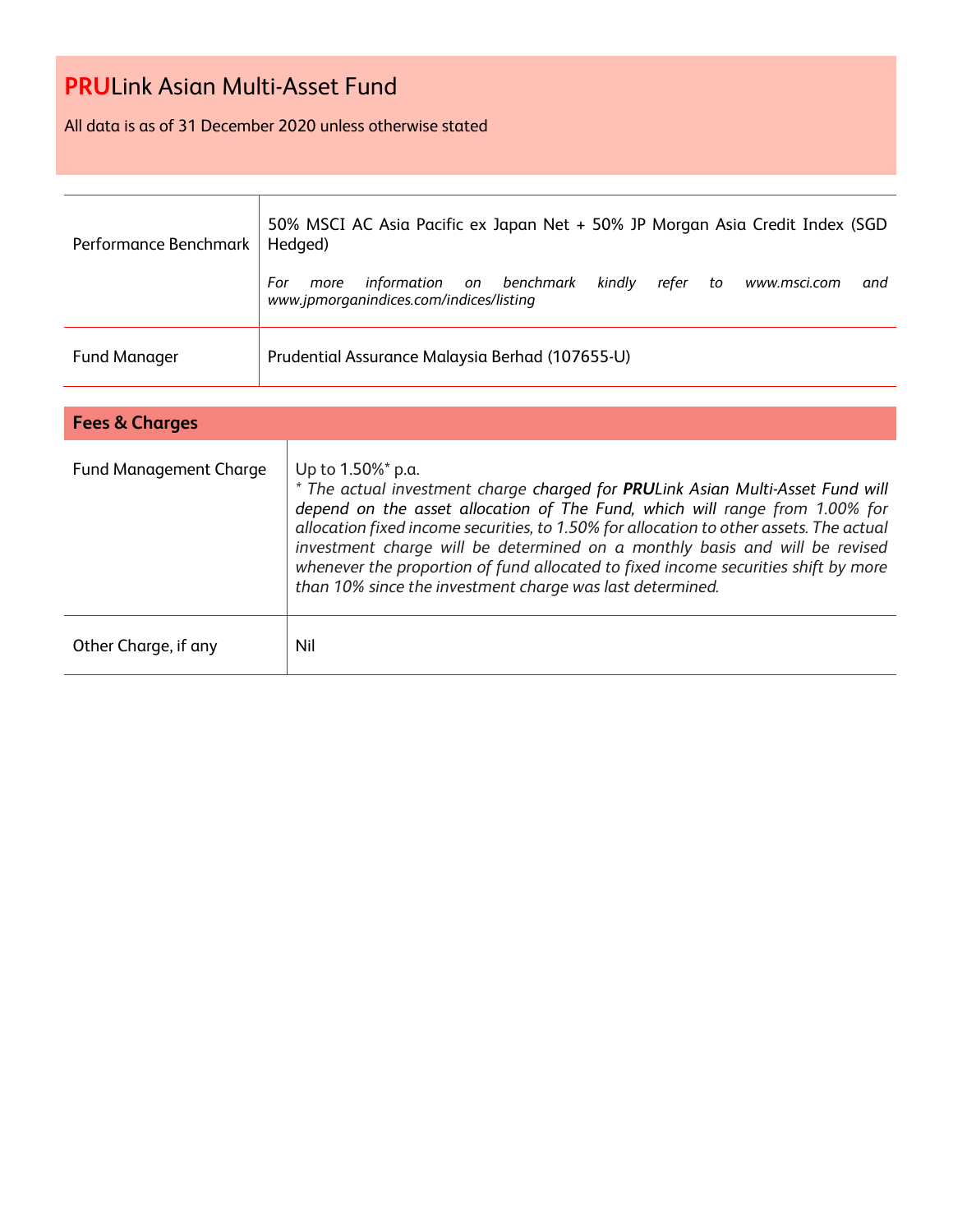All data is as of 31 December 2020 unless otherwise stated

# **Fund Performance**

0.00

5.00

10.00

SI % Change



**PRU**Link Asian Multi-Asset Fund Vs. 50% MSCI AC Asia Pacific ex Japan Net + 50% JP Morgan Asia Credit Index (SGD Hedged)



(5.00)

0.00

5.00

10.00

**Notice: The graphs are included for illustrative purposes only. Past performance of The Fund is not an indication of its future performance.**

| Year | <b>Actual Performance</b><br><b>PRULink Asian Multi-Asset Fund</b> | <b>Benchmark</b><br>50% MSCI AC Asia Pacific ex Japan Net +<br>50% JP Morgan Asia Credit Index (SGD<br>Hedged) |
|------|--------------------------------------------------------------------|----------------------------------------------------------------------------------------------------------------|
| 2016 | $0.50\%$ *                                                         | $4.37\%$ *                                                                                                     |
| 2017 | 4.86%                                                              | 12.73%                                                                                                         |
| 2018 | $-4.13%$                                                           | $-6.69\%$                                                                                                      |
| 2019 | 9.76%                                                              | 14.76%                                                                                                         |
| 2020 | 1.20%                                                              | 13.13%                                                                                                         |

\*Fund Performance is from fund launch date until year end of the same year (non-annualised return).

*Source: Bloomberg, 31 December 2020*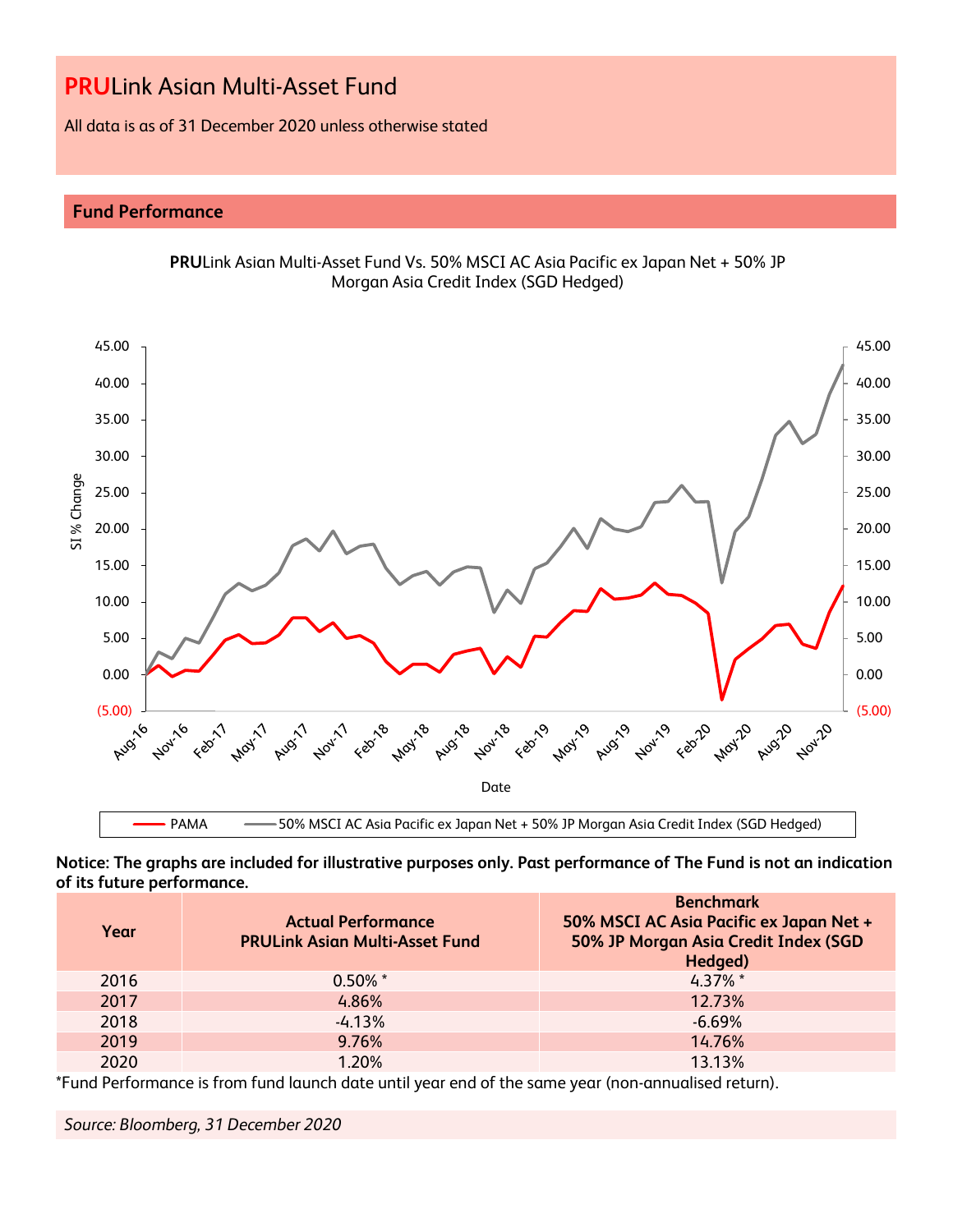#### All data is as of 31 December 2020 unless otherwise stated

#### **Additional disclosure for PRULink Asian Multi-Asset Fund**

**PRU**Link Asian Multi-Asset Fund invests into Schroder Asian Income (SGD Class), which is managed by Schroder Investment Management (Singapore) Ltd.

Management fees may be charged at The Fund and/or Target Fund(s) level. Please note that you will be charged a maximum of 1.50% p.a., being the combined annual fund management charge at The Fund and Target Fund(s) levels. Target Fund(s) with investment strategies to invest in Exchange Traded Funds ("ETF") or other Collective Investment Schemes may incur additional expenses at the Target Fund(s) level which is taken as part of the investment strategy considerations to deliver The Fund performance.

The performance of the Target Fund, Schroder Asian Income (SGD Class) as at 31 December 2020 is as follows:

| <b>Year</b>                                                                                              | 2020 | 2019   | 2018     | 2017  | 2016  | 2015     | 2014               | 2013       |
|----------------------------------------------------------------------------------------------------------|------|--------|----------|-------|-------|----------|--------------------|------------|
| Net Performance                                                                                          | .20% | 10.64% | $-4.37%$ | 8.96% | 6.94% | $-0.94%$ | $2.68\%$<br>$\sim$ | $-0.83%$ * |
| *Fund Performance is from<br>) fund launch date until vear end of the same vear (non-annualised return). |      |        |          |       |       |          |                    |            |

*Note: The above return is for Target Fund SGD Class Source: Bloomberg, 31 December 2020*

Notice: Past performance is not an indication of its future performance. This is strictly the performance of the investment/underlying funds, and not the returns earned on the actual premiums paid of the investment-linked insurance product.

Basis of calculation of past performance:

$$
= \left(\frac{Net\ Asset\ Value\ for\ Year\ n}{Net\ Asset\ Value\ for\ Year\ n-1} - 1\right)\%
$$

# **Investment Risks**

The Fund is subjected to investment risks including the possible loss of the principal amount invested. The value of the units may fall as well as rise. In addition, The Fund is subjected to specific risk including and not limiting to:

#### **General Risks when Investing in The Fund**

#### **Market Risk in Asia**

The value of investments by The Fund may go up and down due to changing economic, political or market conditions, or due to an issuer's individual situation. Emerging markets, especially frontier markets, generally carry greater political, legal, counterparty and operational risk.

#### **Risk of Non-Compliance**

This risk arises from non-compliance with laws, rules and regulations, prescribed practices and the management company's internal policies and procedures, for example, due to oversight by the management company. Such noncompliance may force the management company to sell down the securities of The Fund at a loss to rectify the noncompliance and in turn affect the value of investors' investment in The Fund. To mitigate this risk, The Fund Manager has put in place internal controls to ensure its continuous compliance with laws, rules and regulations, prescribed practices and The Fund Manager's internal policies and procedures.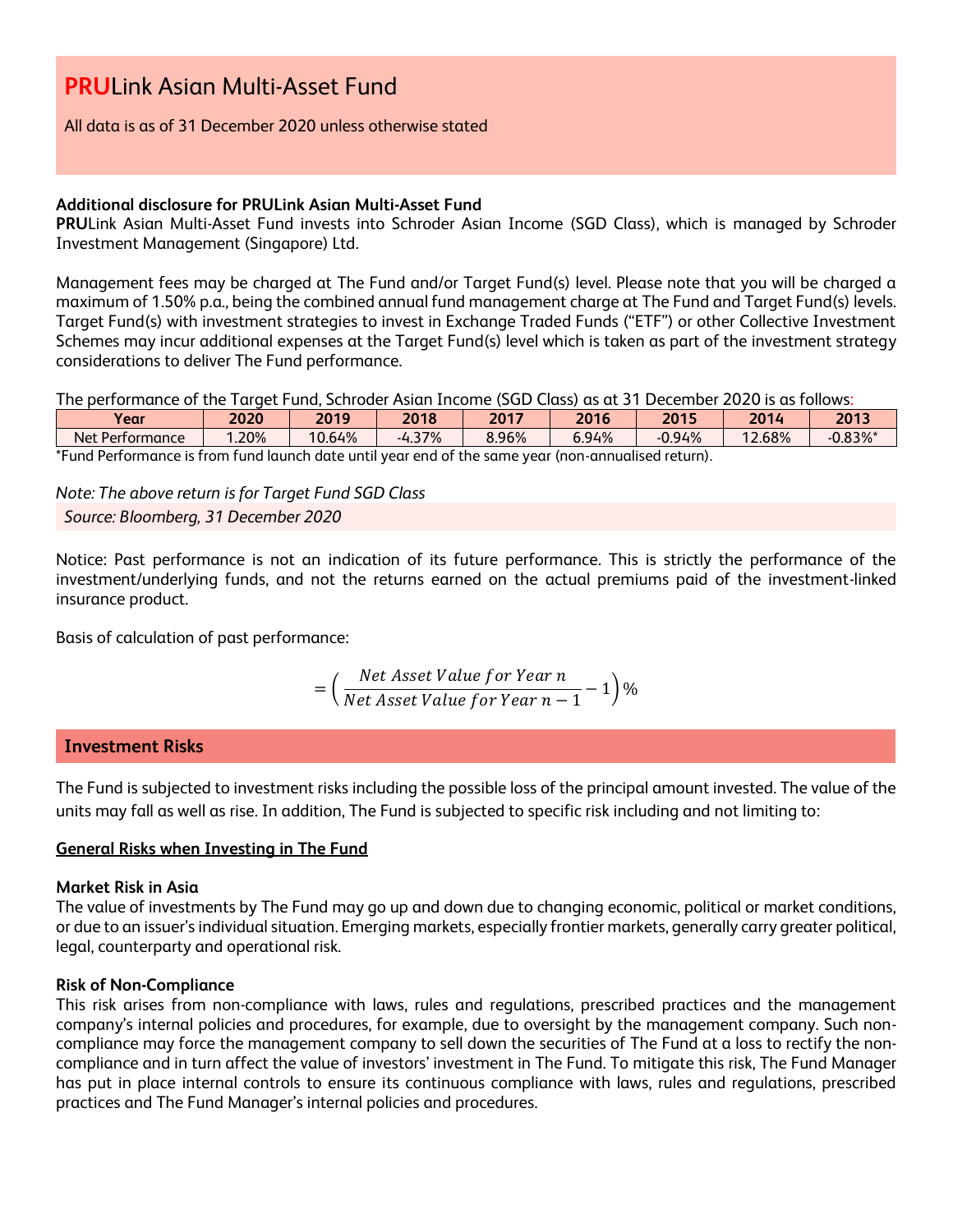#### All data is as of 31 December 2020 unless otherwise stated

# **Inflation Risk**

This risk refers to the likelihood that an investor's investments does not keep pace with inflation, thus resulting in the investor's decreasing purchasing power even though the investment in monetary terms may have increased.

# **Currency Risk**

The Fund is denominated in MYR, while the Target Fund(s) may be denominated in other currencies. The performance of The Fund may be affected by movements in the exchange rate between the MYR and the Target Fund(s)'s denominated currency. Where applicable, a currency hedge or a currency hedged class of fund may be used to minimise currency risk.

# **Derivatives Risk**

Derivatives may potentially be used to hedge against any risk that may be derived from investing in the Target Fund(s), such as, but not limited to, currency risk.

# **Fund Management of the Target Fund Risk**

While the Fund Manager will exercise due skill and care in selecting the Target Fund, it does not have control over the management of the Target Fund and there is no guarantee that the investment objective of The Fund will be met. This may affect the value of the policyholders' investments in The Fund.

The Target Fund may change its objective and become inconsistent with the objective of The Fund. In such instances, The Fund Manager will replace the Target Fund with another collective investment scheme which The Fund Manager considers to be more appropriate in meeting the objective of The Fund.

#### **Specific Risks when Investing in the Target Fund**

#### **Counter Party Risk**

The counter party to a derivative or other contractual agreement or synthetic financial product could become unable to honour its commitments to the Target Fund, potentially creating a partical or total loss for the Target Fund.

#### **Liquidity Risk**

There is no secondary market for Target Fund. All redemption requests should be made to The Fund manager or its appointed agents.

#### **Currency Risk**

The Target Fund(s) or its Sub-Fund(s)'s underlying investments may be denominated in their local currency, which may differ from the Target Fund(s) or its Sub-Fund(s)'s currency of denomination. The performance of the Target Fund(s) or its Sub-Fund(s) may be affected by movements in the exchange rate between the local currency of its underlying investments and the Target Fund(s) or its Sub-Fund(s)'s denominated currency.

#### **Derivatives Risk**

The Target Fund Manager(s) or its Sub-Fund Manager(s) may invest in derivatives which will be subject to risks. While the judicious use of derivatives by professional investment managers can be beneficial, derivatives involve risks different from, and, in some cases, greater than, the risks presented by more traditional securities investments. Some of the risks associated with derivatives are market risk, management risk, credit risk, liquidity risk and leverage risk. Investments in derivatives may require the deposit or initial margin and additional margin on short notice if the market moves against the investment positions. If no provision is made for the required margin within the prescribed time, the investment may be liquidated at a loss. Therefore, it is essential that such investments in derivatives are monitored closely.

The Target Fund Manager(s) or its Sub-Fund Manager(s) has the necessary controls for investments in derivatives and have in place systems to monitor the derivative positions for the Target Fund(s) or its Sub-Fund(s). The Target Fund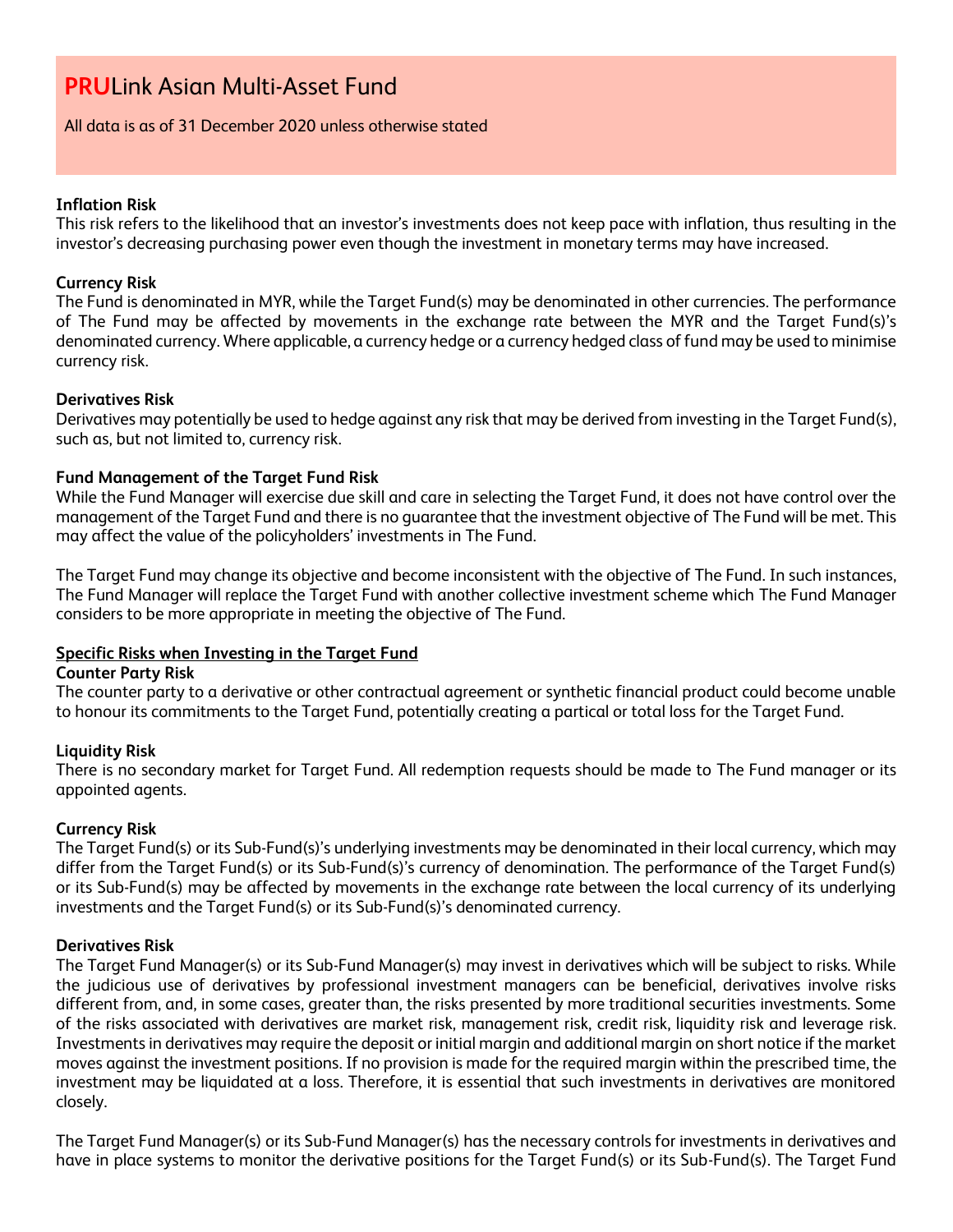All data is as of 31 December 2020 unless otherwise stated

Manager(s) or its Sub-Fund Manager(s) does not intend to use derivatives transactions for speculation or leverage but may use them for efficient portfolio management and/or risk management. Currency risk is simply one of the market risks which The Fund will be exposed to and can be hedged using derivatives such as FX forwards/futures. Often the underlying currency risk may be taken on as a result of buying an underlying equity or bond. If the Target Fund Manager(s) or its Sub-Fund Manager(s) does not want to also take the currency risk associated with these underlying assets, the Target Fund(s) or its Sub-Fund(s) may use Forward Foreign Exchange contracts to hedge any currency risk derived from holdings of non-base currency positions. Essentially this use of currency forwards is to hedge currency risk in the Target Fund(s) or its Sub-Fund(s).

# **Equity Risk**

Equity prices fluctuate daily, based on many factors including general, economic, industry or company news.

# **Credit Risk**

There is a risk that investment grade securities that Target Fund invests in may be downgraded due to adverse market conditions. Target Fund may invest in debt securities below investment grade which are generally accompanied by a higher degree of counterparty risk, credit risk and liquidity risk than higher rated, lower yielding securities. Investment in unrated debt securities may be subject to risks similar to those associated with below investment grade debt securities.

# **Operational Risk**

Failures at service providers could lead to disruptions of fund operations or losses.

*The above should not be considered to be an exhaustive list of the risks which potential policyholders should consider before investing in The Fund. Potential policyholders should be aware that an investment in The Fund may be exposed to other risks of exceptional nature from time to time.*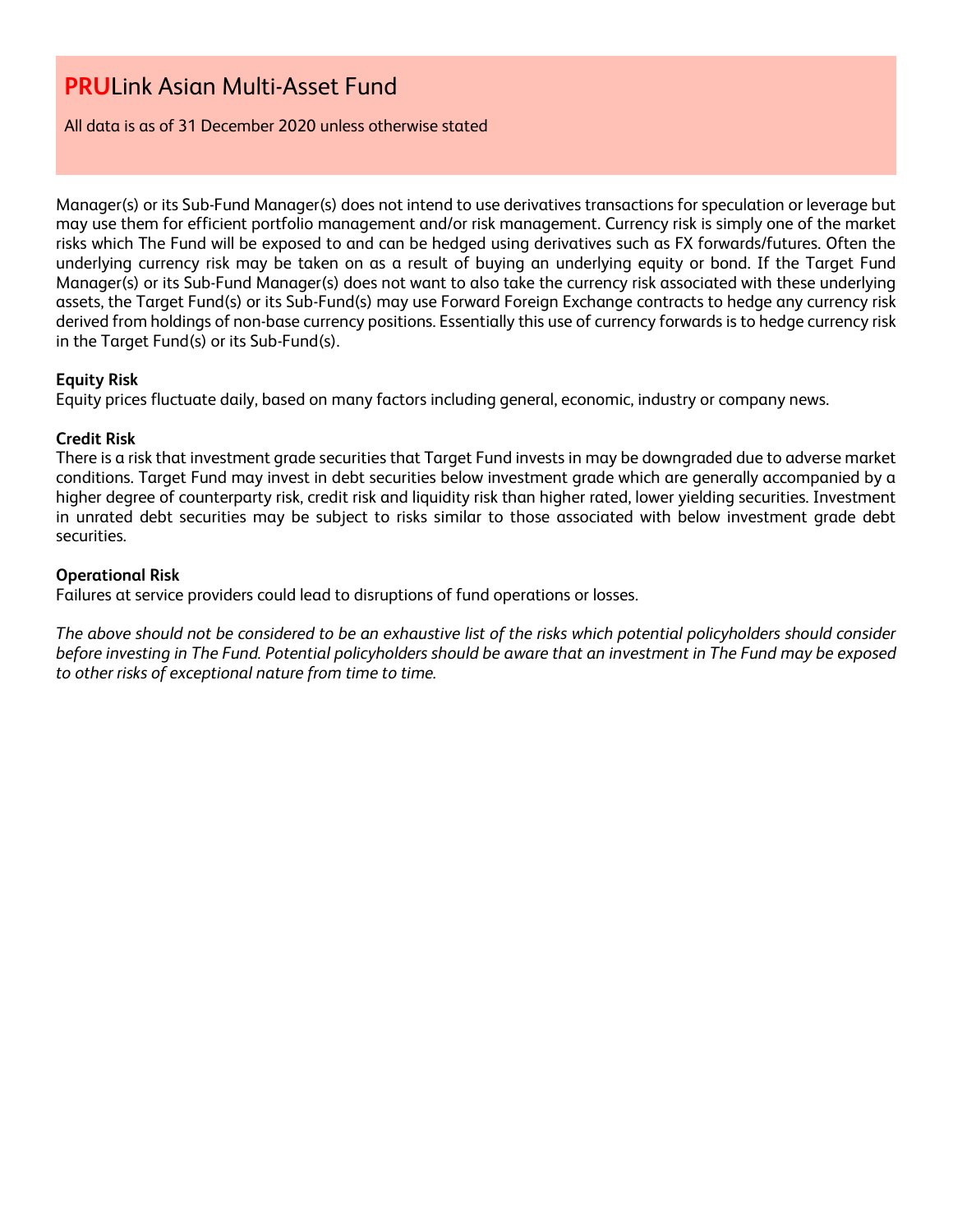# All data is as of 31 December 2020 unless otherwise stated

# **Risk Management**

Monitoring processes are in place to assess performance of the Target Fund and its adherence to the objectives of The Fund. If the Target Fund changes its objectives and/or becomes misaligned to the objectives of The Fund; or if performance of the Target Fund is consistently poor, The Fund Manager will replace the Target Fund with another collective investment scheme of similar objective.

# **Target Fund:**

Schroders uses several risk management in-house tools specifically designed for use within multi-asset portfolios.

# 1. Schroders Multi-Asset Risk Technology (SMART)

SMART models the optimal allocation to assets and active strategies required in order to achieve a portfolio's objective. The team uses this tool to determine the extent of active risk (alpha) and market risk (beta) separately, in order to extract greater return from investment strategies.

# 2. Fixed Income Analytics (FIA)

Fixed Income Analytics is the global strategic platform for delivering portfolio analytics and security data to internal Fixed Income, Emerging Market Debt and Commodity clients. It has the following capabilities:

- Internal analysis tool for reporting daily positions, market values and spread information.
- Provides daily risk data (allocation, interest rate, credit, FX risk) to The Fund managers and monitoring staff.
- Provides start of day portfolio and benchmark position data.
- Individual security level analytics.
- Flexible reporting, ability to build up from security level data into custom aggregation buckets such as duration, credit rating, maturity buckets, etc.

# 3. Portfolio Risk Investment Strategy Manager (PRISM)

PRISM is an in-house application which identifies active risk, size, beta, non-index positions and sources of risk by decomposing portfolios into stock specific, sector and characteristic exposures. Risk based PRISM data is sourced from Style Research which is an external system. Details are also provided on a portfolio's exposure to style characteristics. Information about both stock and asset diversification is displayed as marginal contribution to tracking error. PRISM also allows fund managers to assess the probable impact of decisions on the total risk profile of a portfolio, thus looking forward at the effect of potential strategies.